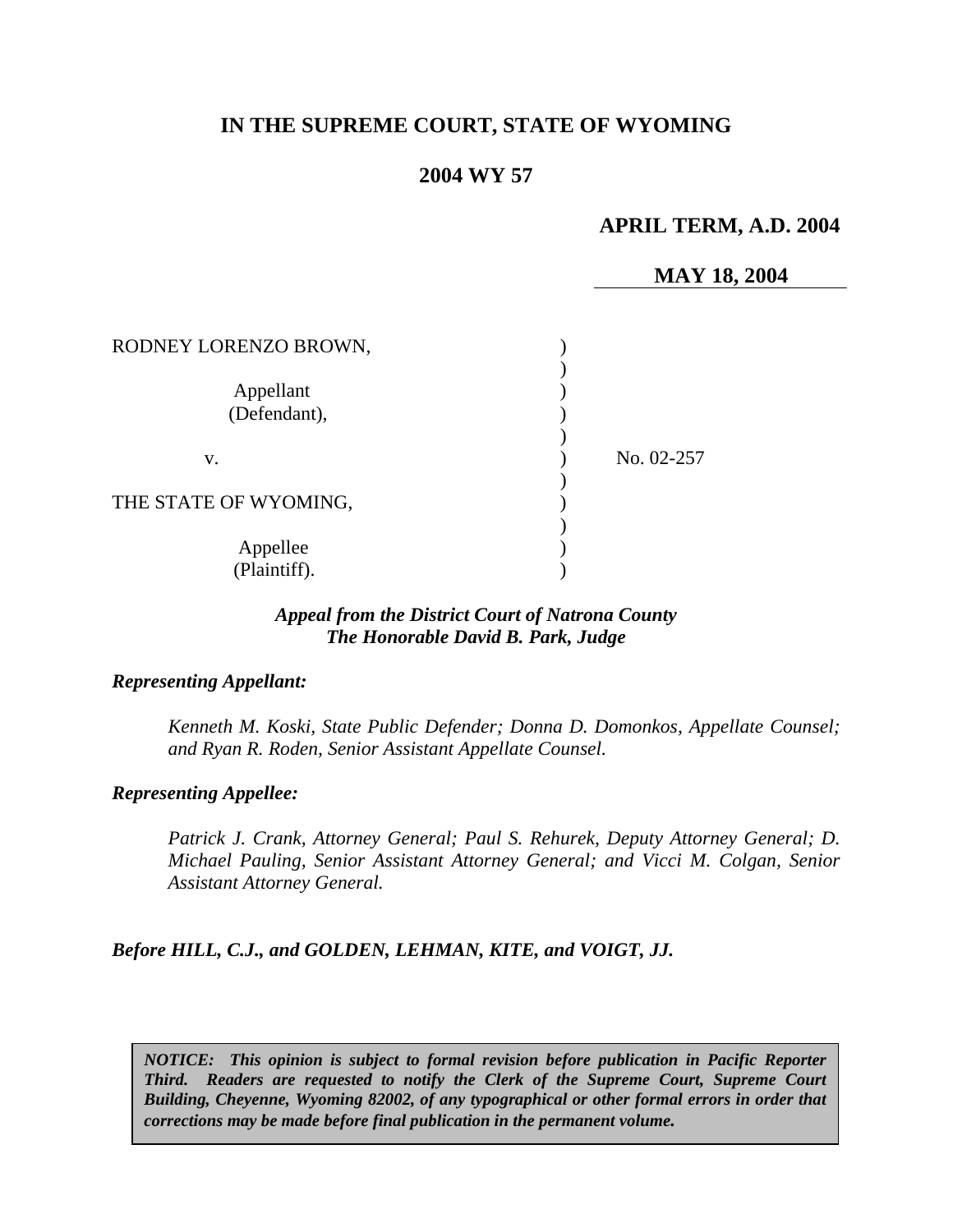## **VOIGT, Justice.**

[¶1] In June 2002, a Natrona County jury found the appellant, Rodney Lorenzo Brown, guilty of felony larceny, a violation of Wyo. Stat. Ann. § 6-3-402(a) and (c)(i) (LexisNexis 2003), and misdemeanor possession of marijuana, a violation of Wyo. Stat. Ann. § 35-7- 1031(c) (LexisNexis 2003). On appeal, the appellant contends that the evidence was insufficient to sustain his felony larceny conviction, that several witnesses testified to matters for which they had no personal knowledge and their testimony was speculative, irrelevant, and prejudicial, and that his trial counsel was ineffective in not objecting to this witness testimony. We affirm.

### **ISSUES**

1. Was the evidence presented at trial insufficient to support appellant's grand larceny conviction?

2. Did plain error occur at trial when two State witnesses testified as to their impressions, opinions and beliefs of what occurred on the videotape, thereby invading the province of the jury, and when another State witness testified to matters of which she had no personal knowledge?

3. Did defense counsel render ineffective assistance of counsel in failing to object to testimony at trial?

## **FACTS**

[¶2] On the morning of January 7, 2002, Ayres Jewelers' employee Dawn Miller (Miller) placed a necklace and attached tanzanite pendant (necklace) in a display case near the store's front door, and closed the display case.<sup>1</sup> The necklace, with a retail value of \$3,700.00, was mounted on a bust. Miller positioned the bust in the display case so that it faced toward the street outside the front of the store (the case was situated so it could be viewed from the sidewalk outside the store). The display case had two sliding glass doors, which doors were not locked. Miller centered the bust on the right side of the display case (as one faces the case from inside the store), closest to the right-hand sliding glass door. According to Miller, the right-hand sliding glass door could be opened easily "without pressing your fingers against it," it "slides very easily." Dan Halferty, the store manager, added that the right-hand sliding glass door could be "opened with a shoulder or elbow . . ..."

  $1$  According to the store manager, store employees customarily put the jewelry in the display cases before 9:00 a.m., "before we open the store to the general public."

<sup>&</sup>lt;sup>2</sup> Officer Patrick Carr, a patrol officer and evidence technician for the Casper Police Department, later discovered partial latent fingerprints on the glass display case and a partial latent fingerprint on the bust. The fingerprints recovered from the display case did not match the appellant's fingerprints, but could have come from a customer or store clerk. In Carr's opinion, someone could access the display case without leaving a fingerprint.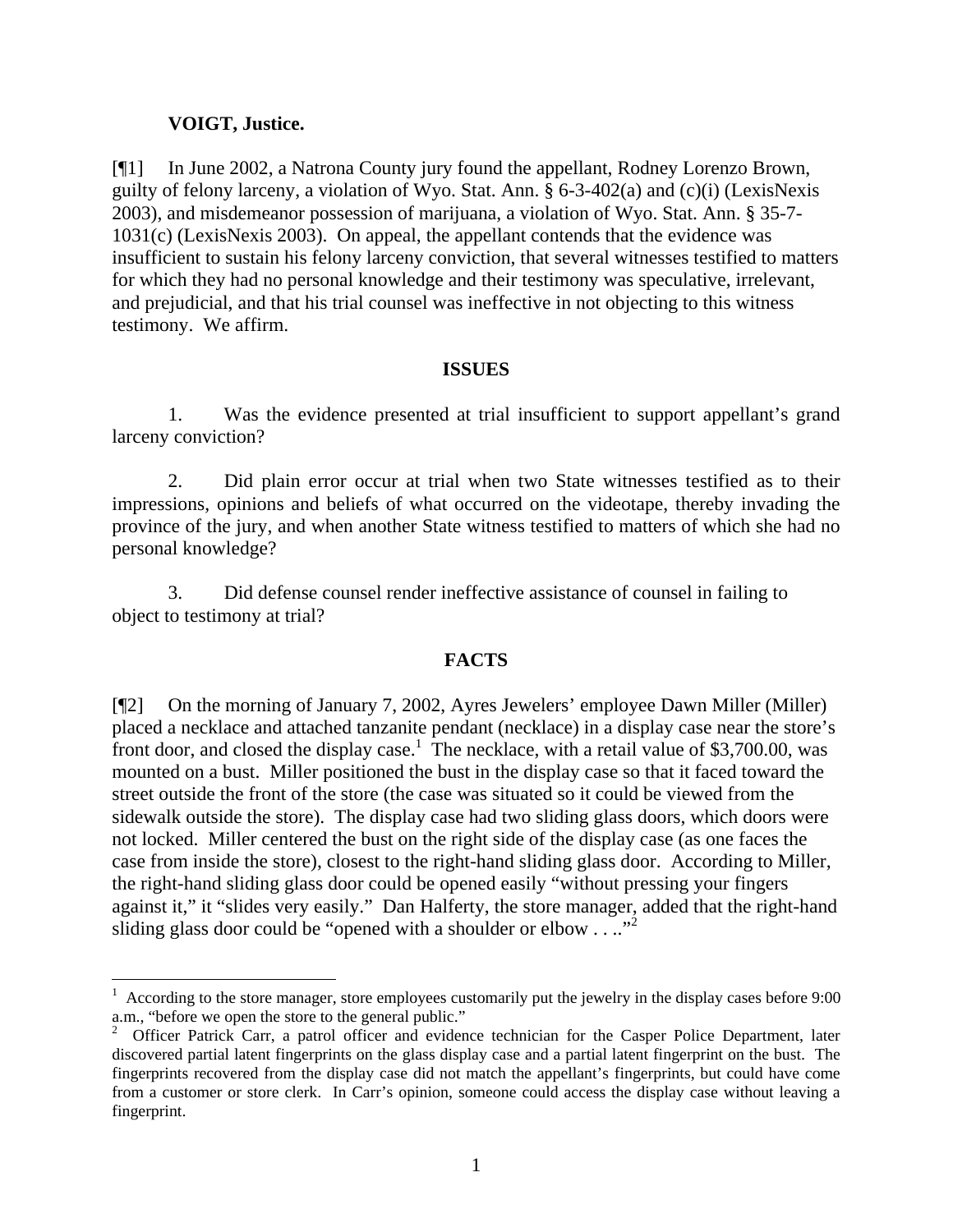[¶3] Mary Ann Stratton (Stratton), another store employee, went to lunch at 12:00 p.m. on January  $7<sup>th</sup>$ . Miller had no reason to believe that the bust had been disturbed prior to noon January  $7<sup>th</sup>$ , nor was she aware of anyone that expressed a particular interest in the necklace that day. According to Miller, employees customarily "look at everything" when they leave; "we're so familiar with the items that, for a case to be opened slightly or something slightly out of line from the way we set it out, it's [immediately] noticeable." Halferty similarly testified to his, and the employees', customary practices:

> A. Anytime that we walk by a display case, . . . it's common practice to check to see what things look like, to see where they are, just to make sure the subjects haven't been moved or tipped over, that it's in full view of everybody's vision, especially of the street; because that's something that we can't see specifically from in the store, because all of the merchandise faces outward. So if you were to walk up and look at the case from the back, hence, again, you wouldn't see anything; there's nothing there to look at; it all faces towards the street.

Q. And again, when you return from lunch, is it the habit of the employees to check the condition of those cases?

A. Yes.

[ $[$ 4] Miller recalled a "fairly good lunch rush" January  $7<sup>th</sup>$ . A "man of color" (later identified as the appellant) and a woman entered the store between 12:35 p.m. and 12:40 p.m., while Miller was assisting another customer. The man "stayed down [front] by the door" most of the time, while the woman came further into the store and began looking through cases. Miller noticed the man "wandering around a little bit by the door" and the woman said she was "just looking." They ultimately left separately, without making a purchase. Halferty testified that, based on a videotape obtained from the store's security system, the man and the woman were in the store less than two minutes.

[¶5] Stratton returned to the store about 12:55 p.m. and, according to Miller, Stratton noticed that the front display case's right-hand sliding glass door was open and the bust was turned, with no necklace. Miller also observed firsthand that the bust was turned. The security system videotape shows that by 1:05 p.m., two or three store employees were conferencing and by 1:25 p.m., it was "plainly obvious" that the employees had begun searching for the missing necklace.

[ $\llbracket 6\rrbracket$  Ann Bartels, the appellant's wife at the time, testified that on January  $7<sup>th</sup>$ , she accompanied the appellant to Ayres Jewelers to look at wedding rings. According to Bartels, the appellant wore jeans, a gray sweatshirt, and a leather coat. He usually also wore a Saints football team hat. The two left the store and decided to drive to another location for lunch. On the way, Bartels observed an inch of gold chain in the appellant's pocket. That made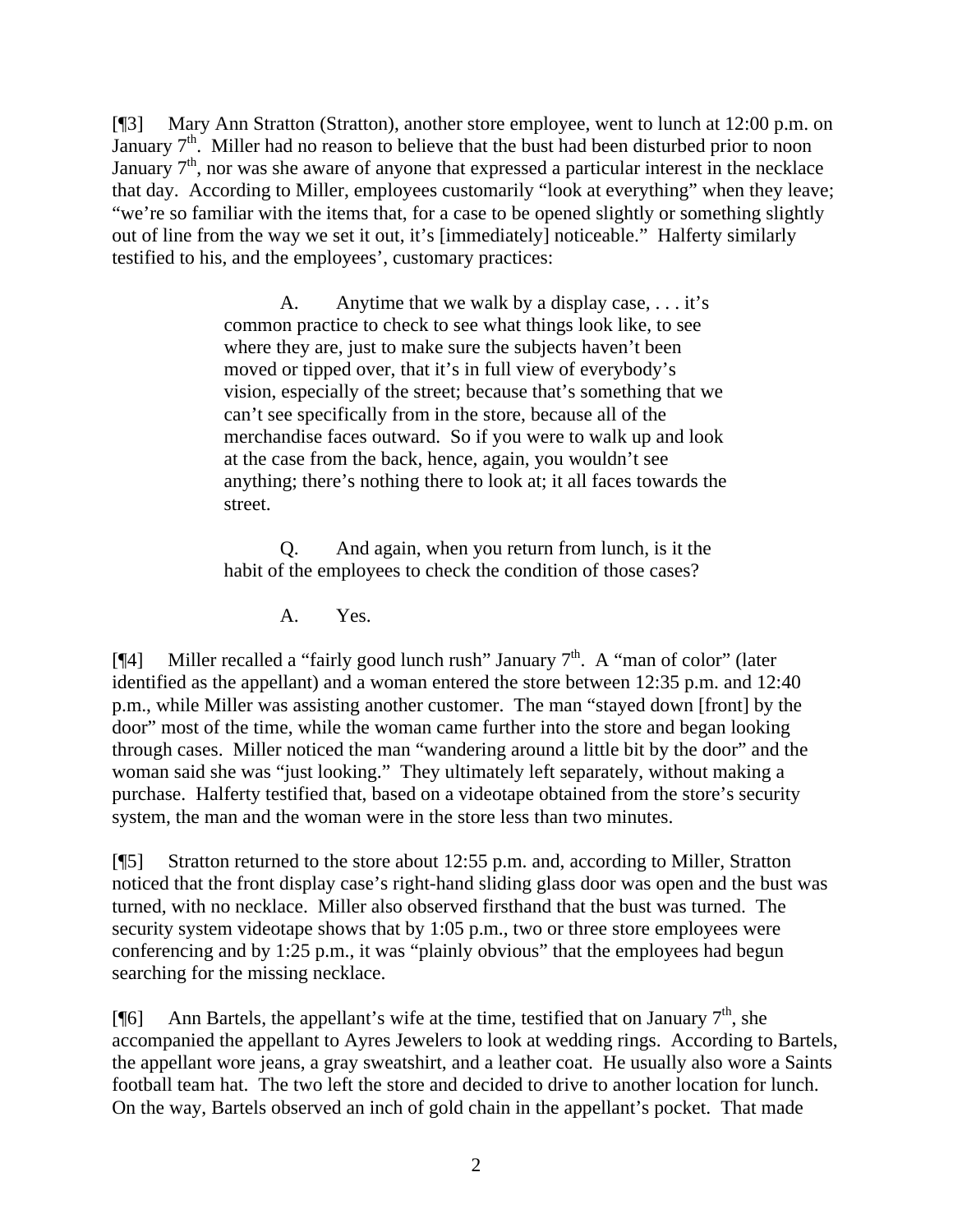Bartels angry because if the appellant "took something from a jewelry store, that wasn't right."

[¶7] Bartels recalled telling a detective that the chain she observed in the appellant's pocket looked like the same chain that was depicted in a photograph the detective showed her, but testified that she could not say the two were one and the same because she did not see the whole necklace or the whole chain that was in the appellant's pocket. She also claimed that the detective "kept trying to tell me that he wanted me to say that I knew that that was the necklace for sure." Casper Police Department Detective Derrick Dietz (Dietz) testified that he showed Bartels a photograph of the stolen necklace, and Bartels stated that the chain in the photograph looked "very similar" to what she had observed in the appellant's pocket, and with respect to the distinctive herringbone design of the stolen necklace, Bartels stated that it was the "right design, and the basic size of this chain would be what she had seen."

[¶8] Based on information obtained from Bartels and the jewelry store's security system videotape, Dietz was able to identify specific clothing that the appellant was wearing the day of the theft, including a Saints hat, a gray hooded sweater-type jacket or shirt with blue stripes down the arms, and a dark coat. While executing a search warrant in the appellant's bedroom, Dietz discovered a Saints hat, a gray hooded sweater with blue stripes down the arms, and several dark jackets. The officer never located the stolen necklace. Dietz then interviewed the appellant, who denied any involvement in the theft and denied being at the jewelry store January  $7<sup>th</sup>$ . When confronted with pictures obtained from the store's security system videotape, the appellant admitted to having been in the jewelry store, but otherwise denied involvement in the theft.

[¶9] The appellant chose to testify at trial. He testified that Bartels lost her wedding ring, so the two were looking at wedding rings on January  $7<sup>th</sup>$ . Upon entering the Ayres Jewelers store, Bartels went to the counter. The appellant accompanied her for a brief minute but when no one helped them, he "milled around up at the front" of the store. The appellant stated that he saw the necklace at issue in one of the display cases near the front of the store. He was interested in the ring next to the necklace and tried to get Bartels to come and look, but Bartels was "doing her own thing."

[¶10] According to the appellant, the two left the store to "go eat" and, while the appellant was driving to that location, he pulled a gold chain with a ring on it out of his pocket and showed it to Bartels, stating "Ann, look at this." The appellant testified that the chain was one that a former girlfriend had given him, and he was just "goofing off" because Bartels was "high strung" and he wanted to "get a rise out of her." The officers never located a gold chain containing a ring during their search of the appellant's residence, or his person. The appellant denied stealing the necklace from the jewelry store and characterized his relationship with Bartels as "rocky" at the time she spoke to the police about what she observed in the appellant's pocket. The two had apparently divorced by April 2002.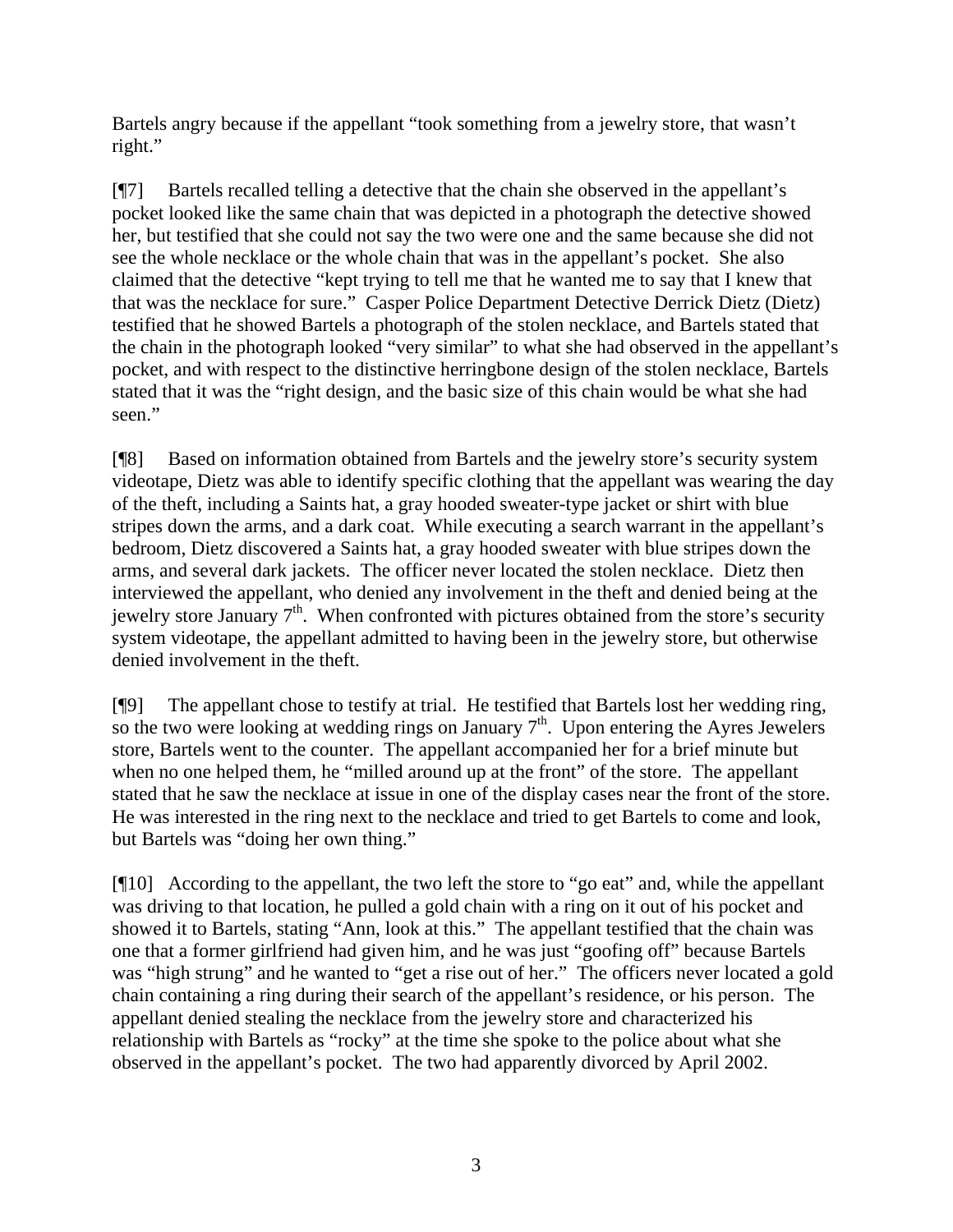[¶11] The appellant ultimately was charged in an Amended Information with larceny, a felony, in violation of Wyo. Stat. Ann. § 6-3-402(a) and (c)(i), and possession of marijuana, a misdemeanor, in violation of Wyo. Stat. Ann. § 35-7-1031 $(c)$ .<sup>3</sup> On June 4, 2002, a jury found the appellant guilty of both offenses. The district court sentenced the appellant to concurrent terms of imprisonment for four to eight years on the larceny conviction and ninety days on the possession of marijuana conviction, and to pay restitution and other fees. The appellant appeals from the district court's judgment and sentence; however, the appellant does not raise any appellate issues concerning his possession of marijuana conviction.

## **DISCUSSION**

## *Sufficiency of the Evidence*

[¶12] The appellant first argues that the evidence was insufficient to sustain his felony larceny conviction. We have said that, when

> reviewing an appeal based on sufficiency of the evidence, we view the evidence, and any applicable inferences based on the evidence, in a light most favorable to the State. *Nixon v. State*, 994 P.2d 324, 329 (Wyo.1999); and *see Pool v. State*, 2001 WY 8, 17 P.3d 1285 (Wyo.2001). In conducting such a review, we do not substitute our judgment for that of the jury; rather, we determine whether a quorum of reasonable and rational individuals would, or even could, have found the essential elements of the crime were proven beyond a reasonable doubt. *Id.*

*McFarlane v. State*, 2001 WY 10, ¶ 4, 17 P.3d 31, 32 (Wyo. 2001). Even though it is possible to draw other inferences from the evidence presented, the jury has the responsibility to resolve conflicts in the evidence, and when reviewing the evidence on appeal, we do not consider conflicting evidence presented by the unsuccessful party. *Allen v. State*, 2002 WY 48, ¶ 58, 43 P.3d 551, 570 (Wyo.), *cert. denied*, 537 U.S. 899 (2002); *Williams v. State*, 986 P.2d 855, 857 (Wyo. 1999).

[¶13] The jury found the appellant guilty of felony larceny. Wyo. Stat. Ann. § 6-3-402 provides, in pertinent part:

> (a) A person who steals, takes and carries, leads or drives away property of another with intent to deprive the owner or lawful possessor is guilty of larceny.

> > . . .

<sup>&</sup>lt;sup>3</sup> While searching the appellant's bedroom, officers discovered an Altoids tin containing marijuana.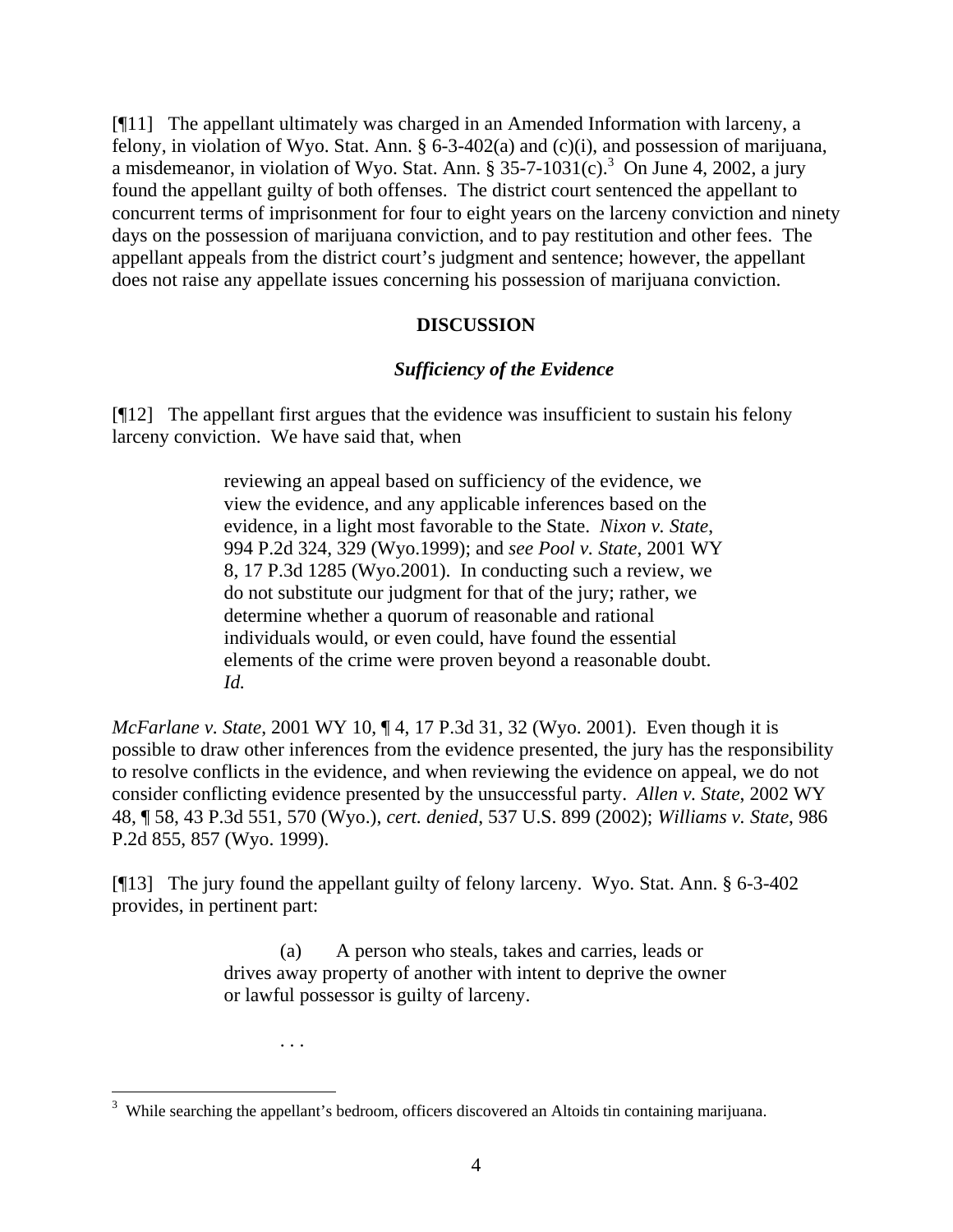(c) Except as provided by subsection (e) of this section, larceny is:

> (i) A felony punishable by imprisonment for not more than ten (10) years, a fine of not more than ten thousand dollars (\$10,000.00), or both, if the value of the property is five hundred dollars (\$500.00) or more; . . .[.]

The district court instructed the jury as follows regarding the elements of felony larceny:

YOU[] ARE INSTRUCTED that the elements of the crime of Larceny, as charged in Count I, of this case, are:

|      | 1. | On or about the $7th$ day of January, 2002      |
|------|----|-------------------------------------------------|
|      | 2. | In Natrona County, Wyoming                      |
|      | 3. | The Defendant, Rodney Lorenzo Brown             |
|      | 4. | Stole, took and carried, led or drove away      |
| more | 5. | Property of another of the value of \$500.00 or |
|      | 6. | With intent to deprive the owner or lawful      |

possessor.

The only element at issue on appeal is whether it was the appellant who stole, took and carried, led or drove away the necklace.<sup>4</sup>

[¶14] We find that the evidence and the reasonable inferences that may be drawn from it, when viewed in a light most favorable to the State, was sufficient for a rational jury to conclude beyond a reasonable doubt that the appellant stole the necklace. In a larceny case, the "'[o]pportunity to commit the crime, . . . when linked with other incriminating facts, may establish the guilt of the defendant.'" *Fischer v. State*, 811 P.2d 5, 7-8 (Wyo. 1991) (*quoting Wells v. State*, 613 P.2d 201, 203 (Wyo. 1980)); *see also McGarvey v. State*, 2002 WY 149, ¶ 16, 55 P.3d 703, 706 (Wyo. 2002) and *Downs v. State*, 581 P.2d 610, 616 (Wyo. 1978) (burglary cases). Likewise, the possession of recently stolen property "'is a strong circumstance tending to show guilt and only slight corroborative evidence of other

<sup>4</sup> At trial, the appellant conceded that someone had stolen the necklace.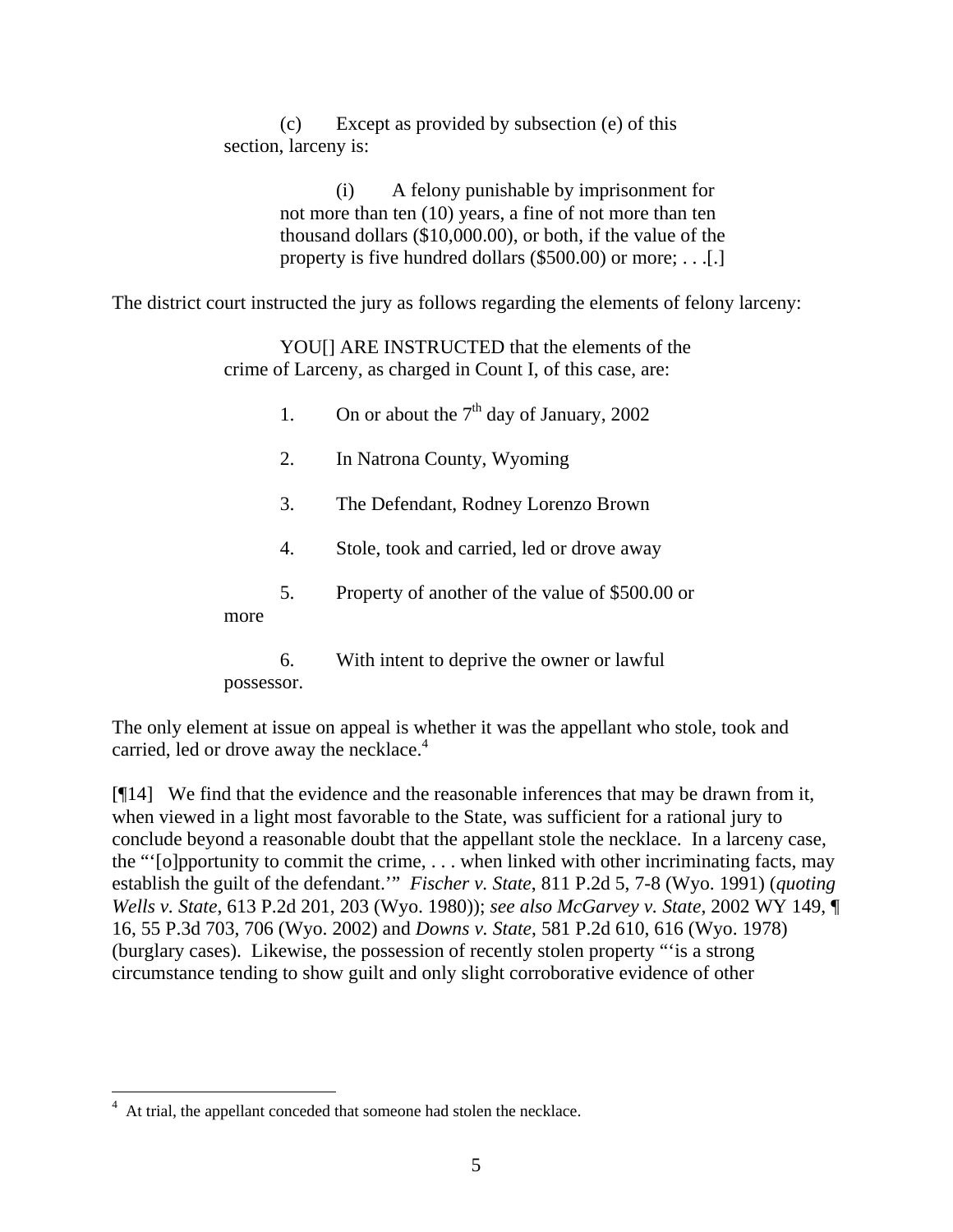inculpatory circumstances is required.'" *Downs*, 581 P.2d at 615 (*quoting Newell v. State*, 548 P.2d 8, 13 (Wyo. 1976)).<sup>5</sup>

[ $[$ [15] The morning of January 7<sup>th</sup>, Miller placed the necklace (mounted on a bust) in a display case near the front door of the store; the item was placed on the right side of the display case nearest the right-hand sliding glass door, which door was unlocked and easily slid open. She positioned the bust so that it was facing the street outside the store. Later that day, the appellant testified that he and Bartels went to Ayres Jewelers to look at wedding rings. Miller estimated that the two arrived at the store between 12:35 p.m. and 12:40 p.m. The store's security system videotape (when adjusted to the actual time of day) $6$  confirms this, indicating that the two entered the store around 12:42:53 p.m.

[¶16] According to Miller, the appellant stayed down front by the door most of the time. Importantly, the appellant himself testified that he "milled around" at the front of the store and in fact saw the necklace at issue in a display case near the front of the store because he was interested in the ring next to the necklace. At about 12:43:41 p.m., the appellant appears on the videotape to move within twenty-eight inches of the display case's glass. At about 12:44:56 p.m. on the videotape, just over two minutes after entering the store, the appellant and Bartels have left the store. Miller testified that they left separately.

[¶17] Almost immediately thereafter, while the appellant and Bartels were driving to another location, Bartels observed an inch of gold chain in the appellant's pocket. The appellant testified that he pulled a gold chain from his pocket and stated "Ann, look at this." When Dietz showed Bartels a photograph of the stolen necklace, Bartels stated that it looked like the same chain she observed in the appellant's pocket, but she hadn't seen the whole necklace or chain at the time. According to Dietz, Bartels stated that the chain she observed on the appellant's person was "very similar" to the pictured stolen necklace, and was the "right [herringbone] design" and "basic size" of the distinctive, pictured jewelry. The comparison was such that, as Bartels testified, she became "angry" because she suspected that the appellant may have stolen the chain from the jewelry store.

[¶18] At approximately 12:55 p.m., Stratton returned from lunch and noticed that the front display case's right-hand sliding glass door was open, and the bust was "turned, with no necklace." There is no evidence on the security system videotape, or in the record as a whole, indicating that anyone other than the appellant went near this particular display case between 12:43:41 p.m. and 12:55 p.m.

[¶19] The appellant's argument on this issue essentially details the testimony of Miller, Halferty, Dietz, Bartels, and Officer Carr, while advocating the appellant's own view of that

 $\overline{a}$ 

<sup>5</sup> While *Downs* was a burglary case, we have also discussed this principle in larceny cases. *See McFarlane*, 2001 WY 10, ¶¶ 9-11, 17 P.3d at 33-34; *Mendicoa v. State*, 771 P.2d 1240, 1243-45 (Wyo. 1989); and *State v. Costin*, 46 Wyo. 463, 28 P.2d 782, 783 (1934).

<sup>&</sup>lt;sup>6</sup> The time that actually appears on the videotape is approximately an "hour off." For example, if the time appears on the videotape as 1:42:53, the actual time of day is 12:42:53. We will refer to the actual time of day in this opinion.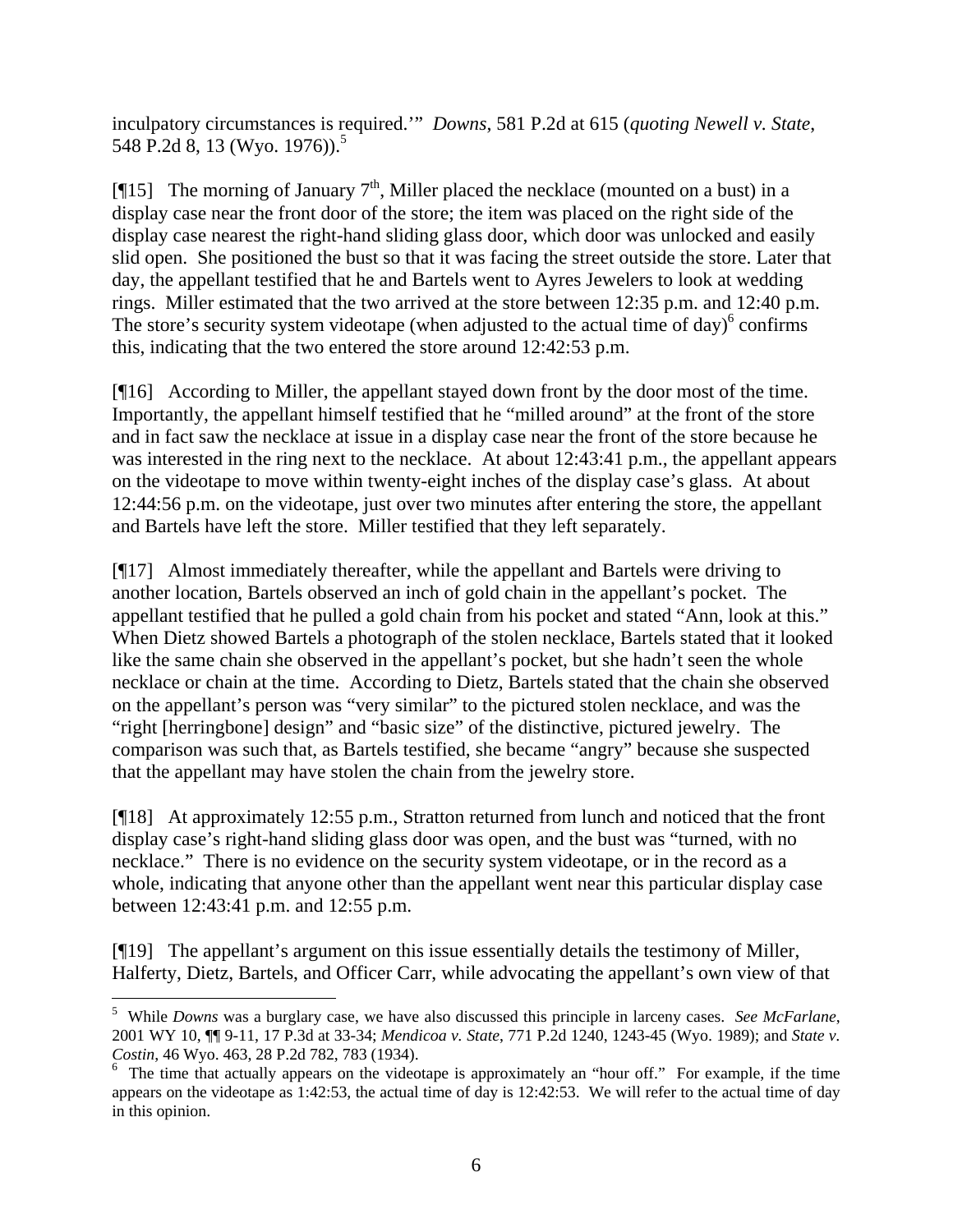testimony and what particular inferences could and should be drawn from it.<sup>7</sup> However, the applicable standard of appellate review mandates a contrary approach; the evidence, and the reasonable inferences based on it, are to be viewed in a light most favorable to the State. We also note that a considerable portion of the appellant's argument is devoted to Halferty's and Dietz's testimony characterizing certain "shadows" on the security system videotape (an issue we will discuss in the next section of this opinion). We did not consider this disputed testimony in evaluating whether the evidence was sufficient to sustain the appellant's felony larceny conviction, and find that the evidence clearly was sufficient even in the absence of such testimony.

#### *Witness Testimony*

[¶20] The appellant next argues that portions of testimony by Halferty, Dietz, and Miller constituted plain error. The appellant's trial counsel did not object to any of the challenged testimony at trial. On appeal, it is therefore incumbent upon the appellant to demonstrate plain error in that "the record clearly shows an error that transgressed a clear and unequivocal rule of law which adversely affected a substantial right." *Compton v. State*, 931 P.2d 936, 939 (Wyo. 1997).

[¶21] The appellant first contends that Halferty and Dietz erroneously testified to their "impressions, opinions and beliefs . . . formed from watching the security camera's videotape," which testimony was not based on the witnesses' personal knowledge and as a result was speculative, misleading, irrelevant, and prejudicial in violation of W.R.E 401, 402, 403, 602, and 701. $8$  The appellant's argument focuses specifically on testimony: (1) by

<sup>8</sup> W.R.E. 401 states:

"Relevant evidence" means evidence having any tendency to make the existence of any fact that is of consequence to the determination of the action more probable or less probable than it would be without the evidence.

W.R.E. 402 states:

W.R.E. 403 states:

<sup>&</sup>lt;sup>7</sup> In doing so, the appellant omits or glosses over key portions of his own testimony and that of Bartels. For example, in assessing the evidence, the appellant repeatedly relies on testimony that Margaret Ayres initially reported that the theft occurred between 10:00 a.m. and 1:20 p.m. January  $7<sup>th</sup>$ . The appellant conveniently ignores his own testimony that the necklace and pendant were present in the front display case while he was in the store. The appellant also states that "no evidence established that Mr. Brown was ever in possession of the necklace," which statement ignores the testimony as to what Bartels observed in the appellant's pocket shortly after leaving the jewelry store.

All relevant evidence is admissible, except as otherwise provided by statute, by these rules, or by other rules prescribed by the Supreme Court. Evidence which is not relevant is not admissible.

Although relevant, evidence may be excluded if its probative value is substantially outweighed by the danger of unfair prejudice, confusion of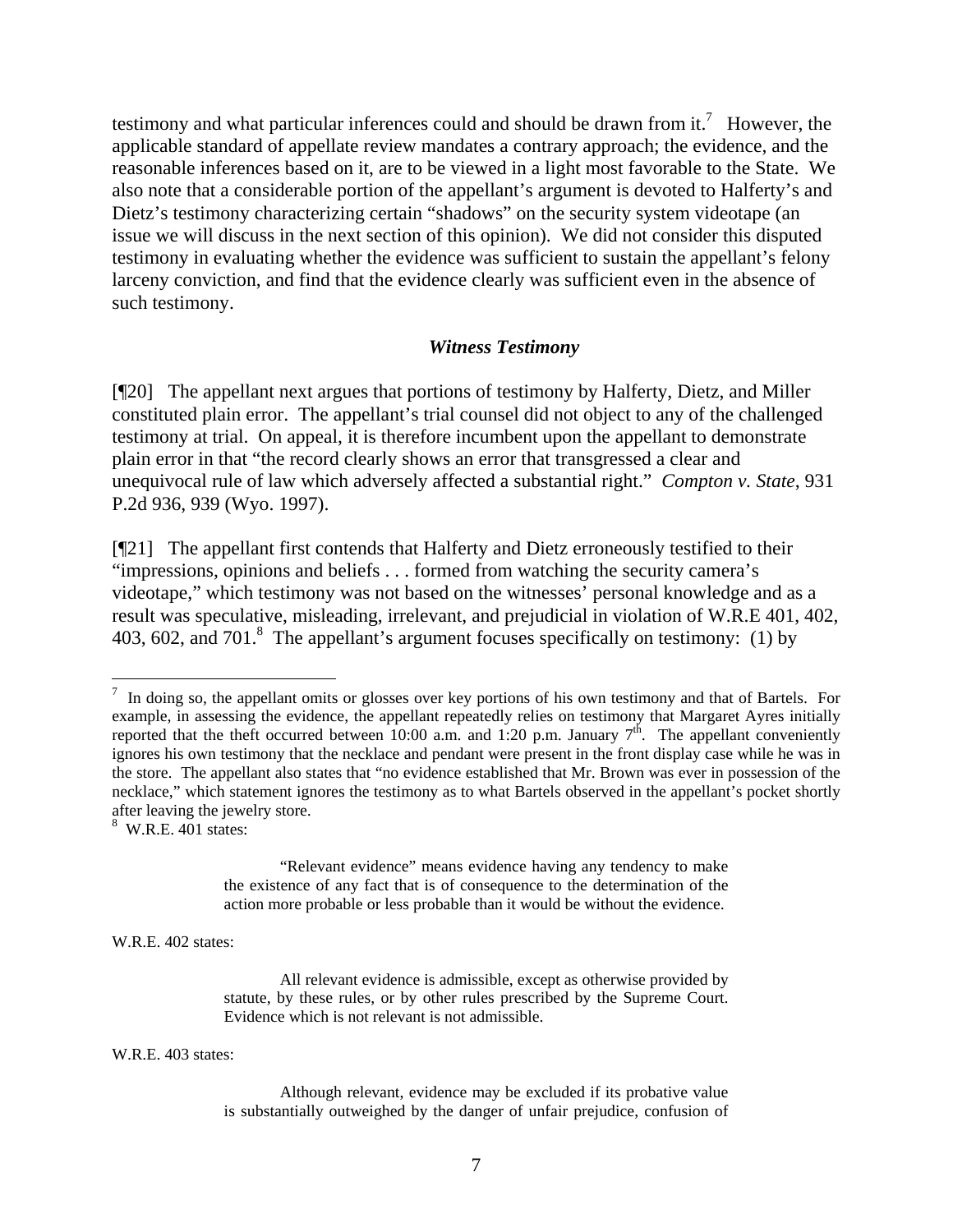Halferty, prior to the videotape's admission as a trial exhibit, that while an individual (later identified as the appellant) is in the vicinity of the display case containing the necklace, it "appears that there could very well be an arm over the neck that the [necklace] is on" and that the "stand that the [necklace] is on has [then] been turned about 90 degrees"; and (2) by Dietz, while playing the security system videotape for the jury, that a "shadow" appearing on the tape while the appellant is within twenty-eight inches of the display case is an "arm shadow" and that later on the tape the bust display had been "changed."

[¶22] The record is clear regarding what occurred at trial. The store's security system included four fixed video cameras, at least one of which showed images within twenty-eight inches of the front display case containing the necklace at issue. In recording images from the four video cameras onto a videotape, the security system cycled through each camera approximately every six to seven seconds and slowed the videotape in order to compress a long period of time onto a single tape. Due to the resulting "speed problems," the tape apparently must be "frame advanced" rather than simply playing the tape.

[¶23] Halferty, the jewelry store manager, had been employed by Ayres Jewelers for over two years.<sup>9</sup> Halferty was not in the store January 7, 2002, but was familiar with the stolen necklace, its value, the store's layout, the store's security system and procedures, and the identities of other customers appearing on the security system videotape. He viewed the videotape with Dietz on January 9, 2002. The disputed testimony follows:

> [Prosecutor:] How were you able to identify this one individual as being the person who had taken the item?

the issues, or misleading the jury, or by considerations of undue delay, waste of time, or needless presentation of cumulative evidence.

W.R.E. 602 states:

A witness may not testify to a matter unless evidence is introduced sufficient to support a finding that he has personal knowledge of the matter. Evidence to prove personal knowledge may, but need not, consist of the testimony of the witness himself. This rule is subject to the provisions of Rule 703, relating to opinion testimony by expert witnesses.

W.R.E. 701 states:

If the witness is not testifying as an expert, his testimony in the form of opinions or inferences is limited to those opinions or inferences which are (a) rationally based on the perception of the witness and (b) helpful to a clear understanding of his testimony or the determination of a fact in issue.

W.R.E. 701 essentially incorporates the personal knowledge requirement of W.R.E. 602. *Schmunk v. State*, 714 P.2d 724, 734-35 (Wyo. 1986).

9 Halferty testified that he also had some law enforcement experience in that he used to "carry a federal commission and sheriff's office and a local badge."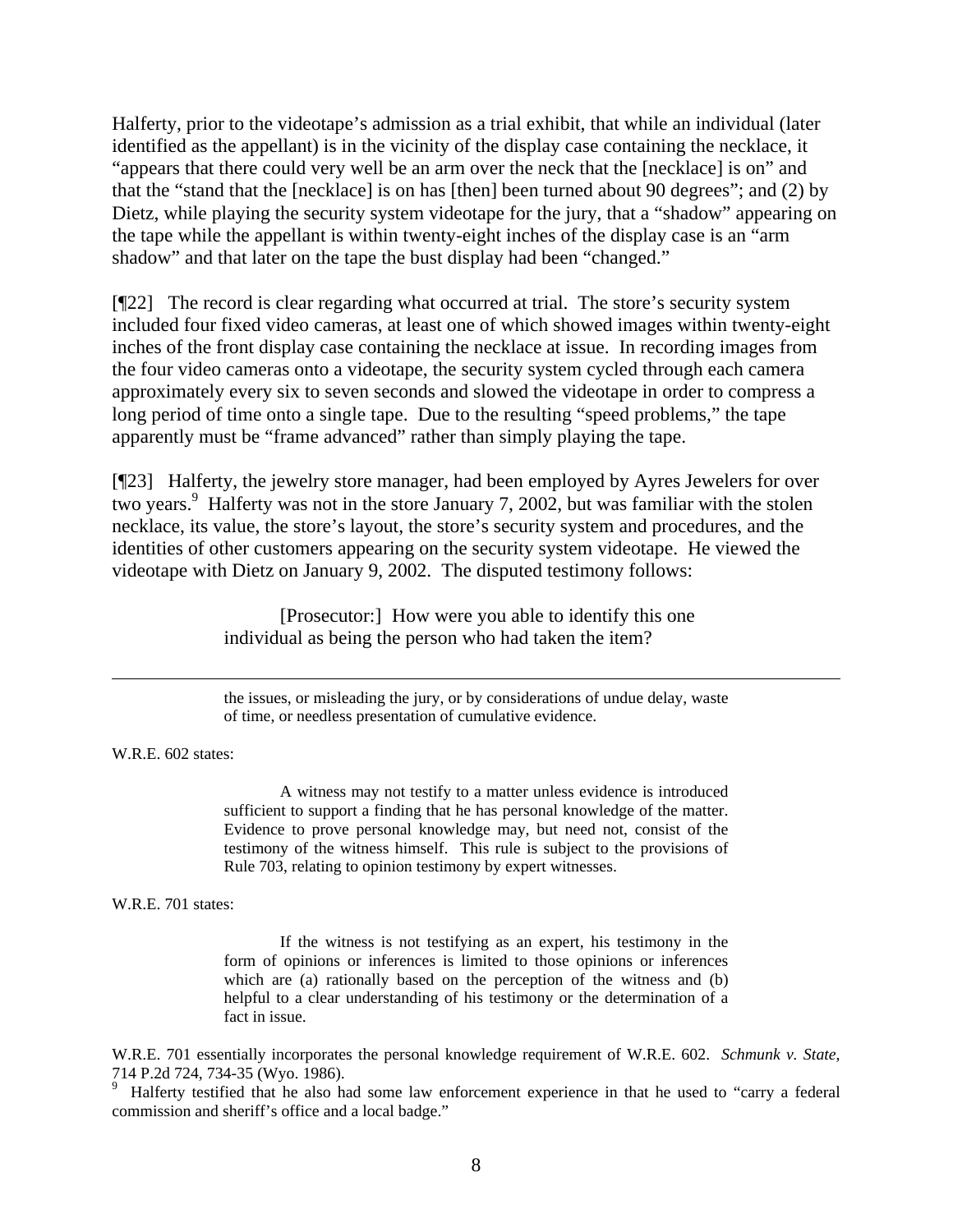A. From the amount of time that was spent at the forward entry area of the store.

Q. Okay. And as you watch that person during that time period, did you notice any activity associated with the display case?

. . .

A. Okay. What had appeared to happen was that an individual walked towards the front of the store where the display case is; appeared to concentrate an interest in the lower right-hand side of that case as well as the center of the case. The tanzanite piece was just off center, towards the right as you face toward the street, which would allow it to be in full reach if you were to slide that door open maybe six or eight inches. There's a point when we were reviewing the tape that there appears that there could very well be an arm over the neck that the neck piece is on. There's a brief delay there. And then the next succession, in the shadows, shows that the actual neck piece and – or the stand that the neck piece is on has been turned about 90 degrees. I believe that neck piece was attached to  $-$  or the necklace itself was attached to the neck stand by two small wire bars which, if it was to be grabbed very quickly, would force that to turn. At that point, the same individual turned. All the subsequent photos, from that point on, appear that the  $-$  that the neck stand has been turned about 90 degrees and stays in that position for the remainder of the tape.

Q. What do you use to base your conclusion that the neck stand was turned, or the bust was turned?

A. The shadow, with the sun shining on the shadow, the neck stand, itself, has a width dimension which appears to be quite wide. And at the several seconds later, that same neck stand appears to be turned sideways and just very miniscule in its dimension.

[¶24] Dietz, a law enforcement officer for nearly fourteen years and a detective for over three years, had handled "[e]verything from arson to stealing bubble gum to homicide cases" and was assigned to investigate the instant case. It is evident from Dietz's testimony that he was familiar with the layout of the store (the scene of the crime) and the store's video security system. The security system videotape was admitted into evidence, without objection, during Dietz's testimony and a portion of the videotape (beginning when the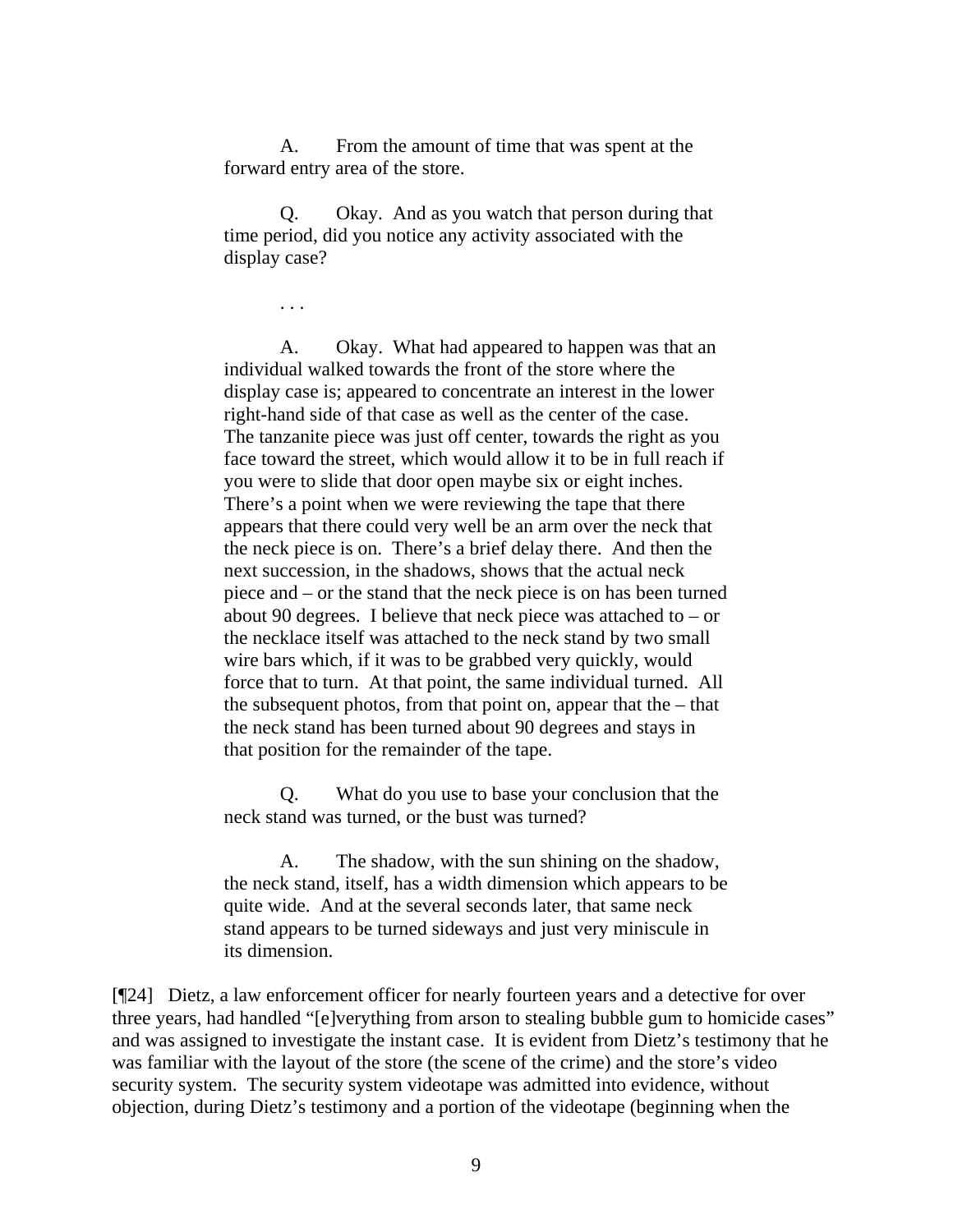appellant and Bartels entered the jewelry store and ending when they left the store) was played for the jury during the trial. On appeal, the appellant does not meaningfully question the admissibility of the security system videotape and its contents.<sup>10</sup> Dietz's testimony, in pertinent part, follows:

[Prosecutor:] . . . [I]s this the shadow we talked about?

A. Yes. This is the bust in the display.

. . .

 $\overline{a}$ 

Q. Watching this series of photographs, carefully, do you see Mr. Brown in the background?

A. Yes.

Q. What do you see him do?

A. He steps right over to the opening part of the display, the side that you would get ahold of to slide it open.

Q. And at 1:43:41 [12:43:41], again, what do we see in this picture?

A. That's him getting closer. He's getting real close to that, within 28 inches of the glass.

Q. Do you see what appears to be an arm or a hand anywhere?

A. You see here in the shadow, the shadow going down towards the display piece. I can't differentiate if that's reaching at it or if that just happens to be where there's a movement being caught, opening the door, or what it is; but you can see an arm shadow.

Q. What is he moving to as he moves towards the corner of the screen?

<sup>&</sup>lt;sup>10</sup> At one point in his appellate discussion of this issue, the appellant does state in two sentences that the "shadows" portions of the videotape referenced by Halferty and Dietz "do not correctly portray the subject matter," "convey false, or at least unknown, impressions of what Mr. Brown did," and "had questionable value for admission of evidence purposes under W.R.E. 401[,] 402, and 403." These conclusory statements can hardly be deemed cogent argument.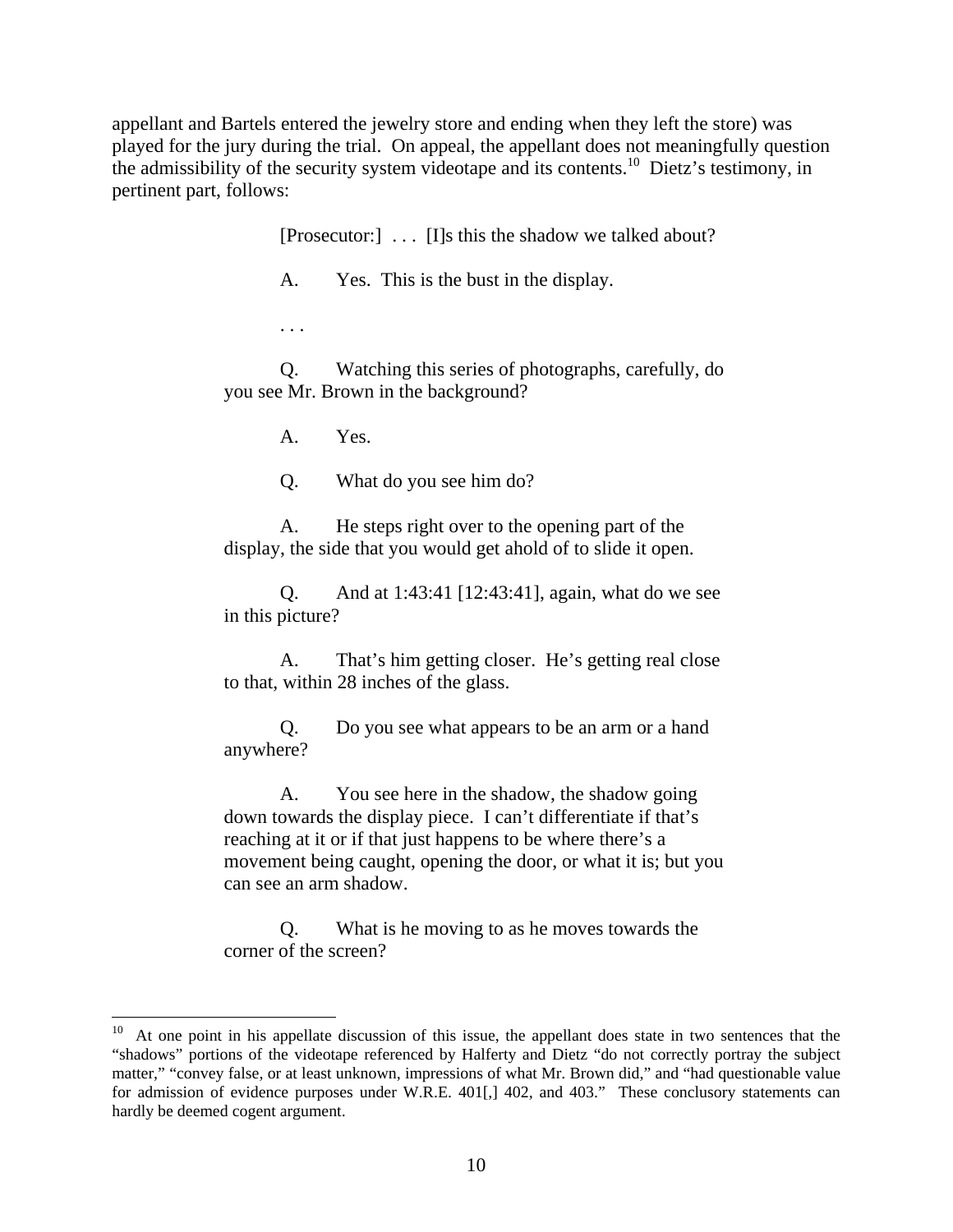A. Now he's moved, getting within that 28 inches. And you can see a shadow on the floor. So he's getting right up close to the – if this were the glass, he's getting right up close to it.

Q. Again, can you see him by the case in the background here?

A. Yes; still standing here.

Q. Again, is that – from all of the angles, is that him by the case again, now completely underneath the camera?

A. Yeah. You cannot see any part of him, just his shadowing on the floor.

Q. And again, when we switch to the angle back to the store, is that still Mr. Brown at the case?

A. Yeah. And now he appears to be kind of bladed to the camera, not so much face or back, but – but bladed to, open.

. . .

Q. Now, we talked about shadows. And what's different about this now than when we earlier looked at it – when you and Mr. Halferty looked at the film?

A. Even with – even with Rodney Brown still being – causing this shadow on the floor over here, you can see the change in this bust display right here. It used to be flat and more of a solid picture, like a face-on silhouette; and now you see it's been changed; it's been moved.

. . .

Q. And that only occurred after Mr. Brown was near the case; is that true?

A. Correct.

[¶25] The premise of the appellant's argument appears to be that neither Halferty, nor Dietz, was present at the jewelry store January 7, 2002, particularly during the events depicted on the videotape. While a "'witness must have perceived firsthand the pertinent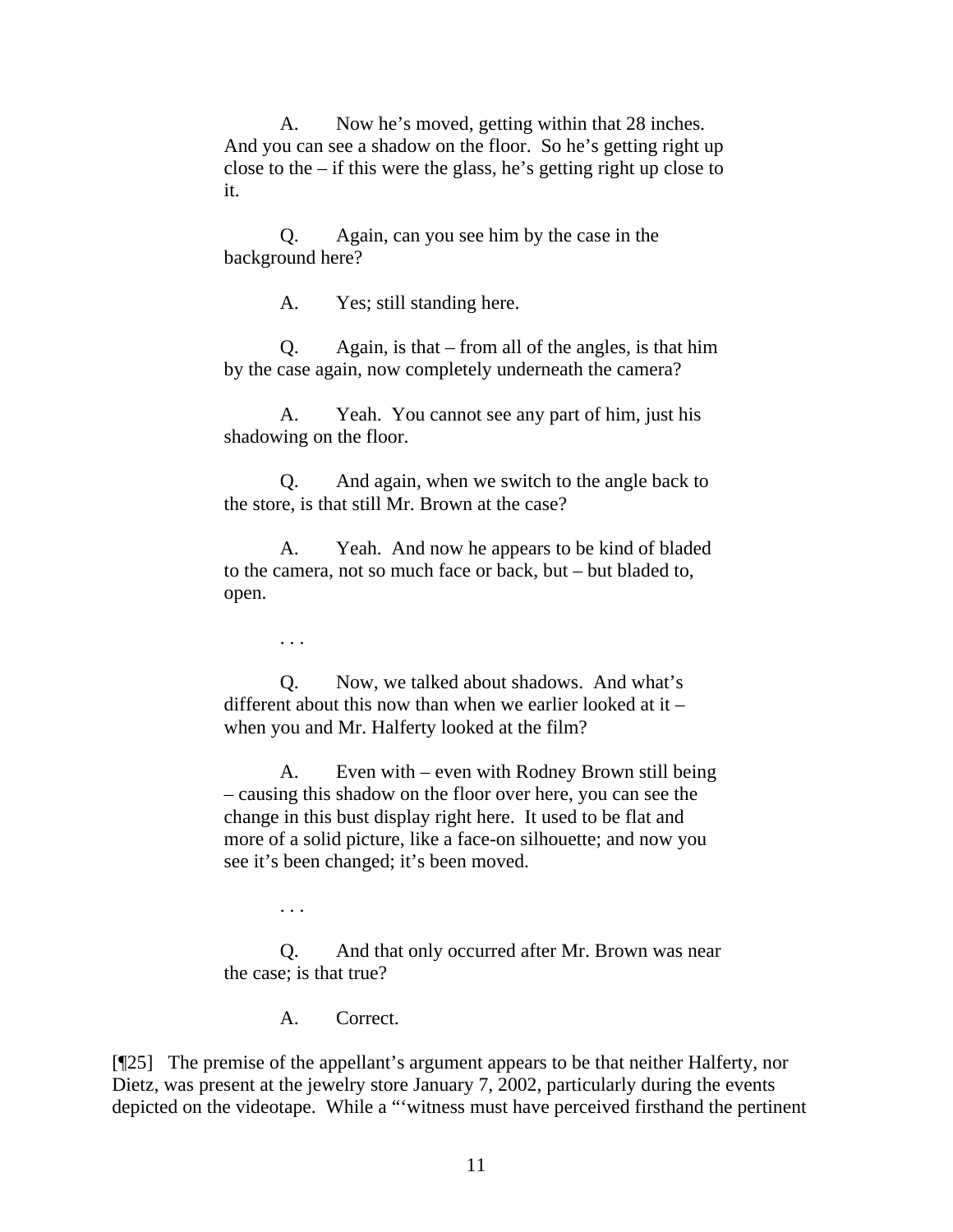events or matters,"<sup>11</sup> we note generally that other courts have, under certain circumstances, allowed witnesses with personal knowledge, but who were not present during the actual events depicted on a security system videotape, to express a lay opinion regarding the images contained on the videotape. *See, for example, United States v. Rivera-Maldonado*, 194 F.3d 224, 236-37 (1<sup>st</sup> Cir. 1999); *United States v. Stormer*, 938 F.2d 759, 761-64 (7<sup>th</sup> Cir. 1991); *United States v. Jackson,* 688 F.2d 1121, 1123-25 (7<sup>th</sup> Cir. 1982), *cert. denied*, 460 U.S. 1043 (1983); *United States v. Borrelli*, 621 F.2d 1092, 1095 (10th Cir.), *cert. denied*, 449 U.S. 956 (1980); *Robinson v. People*, 927 P.2d 381, 384 (Colo. 1996) (collecting cases); and Brent G. Filbert, *Admissibility of Lay Witness Interpretation of Surveillance Photograph or Videotape*, 74 A.L.R. 5th 643 (1999) (collecting cases); and *generally United States v. Stanley*, 896 F.2d 450, 452 (10<sup>th</sup> Cir. 1990) and Diane M. Allen, *Admissibility of Visual Recording of Event or Matter Giving Rise to Litigation or Prosecution*, 41 A.L.R. 4<sup>th</sup> 812 (1985 and Supp. 2002) (collecting cases).

[¶26] Nevertheless, a protracted analysis is unnecessary because it remains the appellant's burden to demonstrate on appeal that, even if we were to assume that Halferty and/or Dietz offered some form of improper opinion testimony, such testimony denied the appellant a substantial right resulting in material prejudice. *Worcester v. State*, 2001 WY 82, ¶¶ 7, 11, 30 P.3d 47, 50, 51 (Wyo. 2001). Material prejudice can be established by demonstrating a reasonable possibility that, in the absence of the challenged testimony, the verdict may have been more favorable to the appellant. *Id.*, 2001 WY 82, ¶ 12, 30 P.3d at 52.

[¶27] The appellant's argument as to material prejudice is quite conclusory. He merely declares that the referenced testimony dominated the mind of the jury (preventing it from making a rational determination of the truth), impermissibly invaded the province of the jury, and was misleading and unfair. Generally, an appellant "has to do more than conjecture about what the jury could have believed" and a "mere allegation of prejudice will not suffice to invoke the plain error rule." *Scheikofsky v. State*, 636 P.2d 1107, 1111 (Wyo. 1981); *see also Worcester*, 2001 WY 82, ¶ 12, 30 P.3d at 52. Based on the following considerations, we find that the appellant has not established the requisite prejudice: (1) the evidence that the appellant stole the necklace was rather compelling, even in the absence of the testimony at issue;<sup>12</sup> (2) the actual security system videotape, including the portions Halferty and Dietz referred to during their "shadows" testimony, was ultimately played for the jury in open

*Wells*, 613 P.2d at 202; *see also Fischer*, 811 P.2d at 8.

 $\overline{a}$ 

<sup>&</sup>lt;sup>11</sup> *Schmunk*, 714 P.2d at 735 (*quoting* 3 Louisell and Mueller, Federal Evidence § 376 at 618-619). We have also said that we will "not limit the type of perceptions a witness must experience, especially given this court liberally construes W.R.E. 701 in favor of admitting opinion evidence of lay witnesses." *Wilks v. State*, 2002 WY 100,  $\sqrt{25}$ , 49 P.3d 975, 986 (Wyo. 2002).

 $12$  That the evidence included circumstantial evidence is of no consequence because circumstantial evidence

has the same qualities of persuasion accorded direct evidence. The law makes no distinction between direct and circumstantial evidence and only requires that the jury, before convicting a defendant, be satisfied of the defendant's guilt beyond a reasonable doubt from all the evidence in the case. Circumstantial evidence has both standing and stature.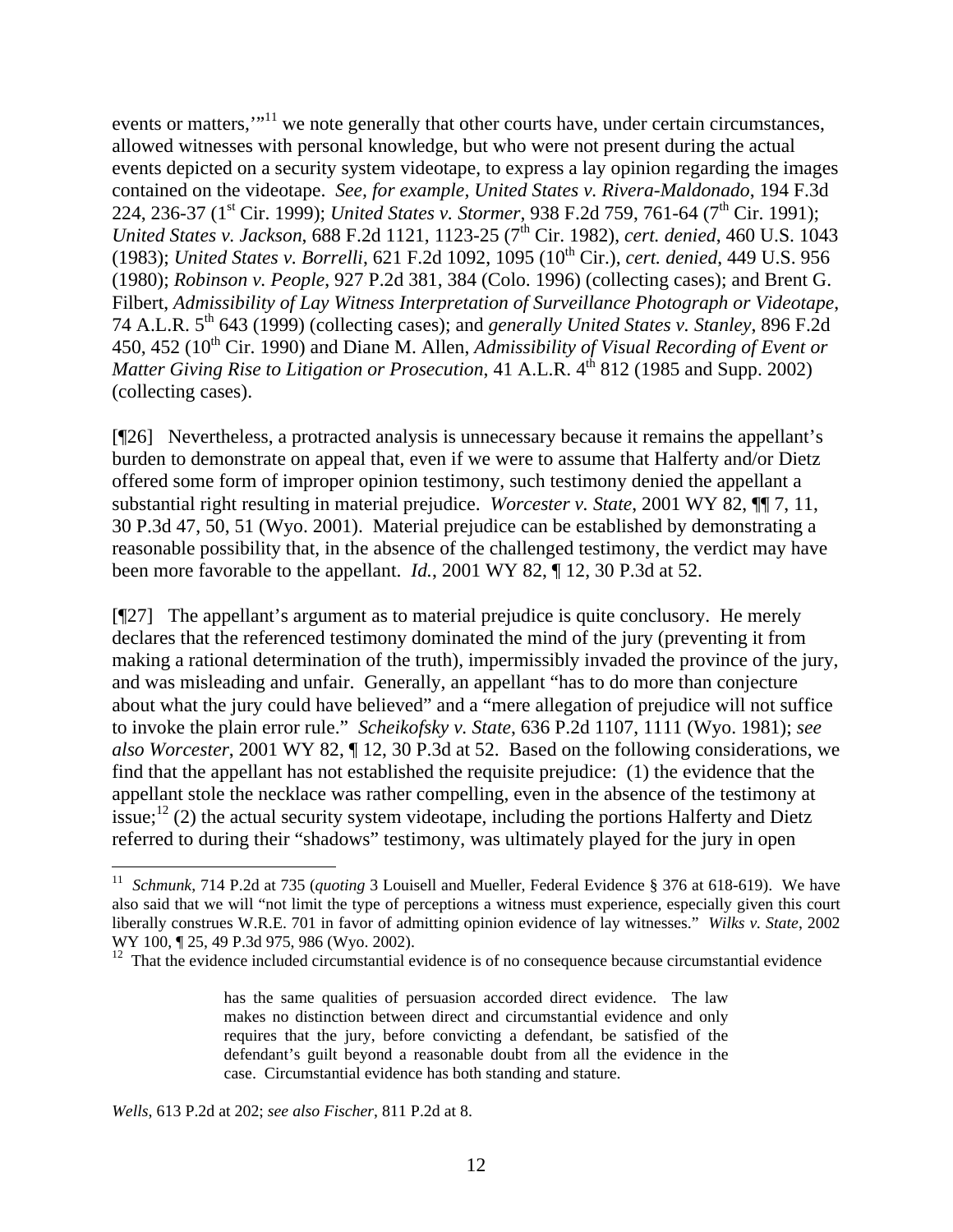court and also admitted, without objection, into evidence as an exhibit (complete with instructions on how to play the videotape); (3) the appellant had an opportunity to crossexamine both witnesses; (4) the prosecutor emphasized the videotape's actual contents, and did not specifically reference the disputed testimony, during closing argument;<sup>13</sup> (5) the appellant testified that he saw the necklace and pendant in the display case when he was in the jewelry store and by 12:55 p.m., Stratton had discovered the necklace was missing and Miller saw firsthand that "the bust was turned"; and (6) the district court instructed the jury that in

> determining the weight to be given to an opinion expressed by a witness, you should consider the credibility of the witness, the extent of the witness's opportunity to perceive the matters upon which the opinion is based and the reasons, if any, given for it. You are not required to accept such an opinion but should give it the weight to which you find it entitled.

[¶28] The appellant next argues that Halferty lacked the requisite personal knowledge to testify that "it was known that the bust had not been moved prior to Mr. Brown entering the store and that the necklace was in the case when Ms. Stratton went to lunch" because "the State did not put Ms. Stratton on the stand and therefore did not establish this fact." This characterization of Halferty's testimony does not accurately reflect Halferty's actual testimony (previously set forth herein) as to his, and the store employees', customary practices in inspecting the store merchandise. That aside, the testimony did not prejudice the appellant because the appellant testified that the necklace was present in the front display case while he was in the jewelry store (at some point after 12:42 p.m.).

[¶29] The appellant further argues that Dietz lacked the requisite personal knowledge to testify that "Mr. Brown was the only individual on the tape that had the opportunity to steal the necklace, . . . [Dietz] not having viewed the entire tape from 9:00 a.m. until 1:20 p.m." Dietz testified that he was able to establish that "the necklace was still in the store prior to [Stratton] leaving the store to go to lunch," presumably based on his investigation, so he and Halferty viewed the tape beginning a "little bit before the noon hour" and proceeded to identify the individuals who appeared on the videotape. According to Dietz, only one segment of the tape had "people up in the area where the necklace was displayed." The following colloquy occurred during Dietz's testimony:

> [Prosecutor:] Could you identify any person who would have had the opportunity, directly at that case, to commit this theft?

> > A. Yes.

 $\overline{a}$ 

The closest the prosecutor came to referencing the disputed testimony was in stating that "Halferty established that nobody else approached the case and handled the case, moved the bust, as what occurred when Rodney Brown was there."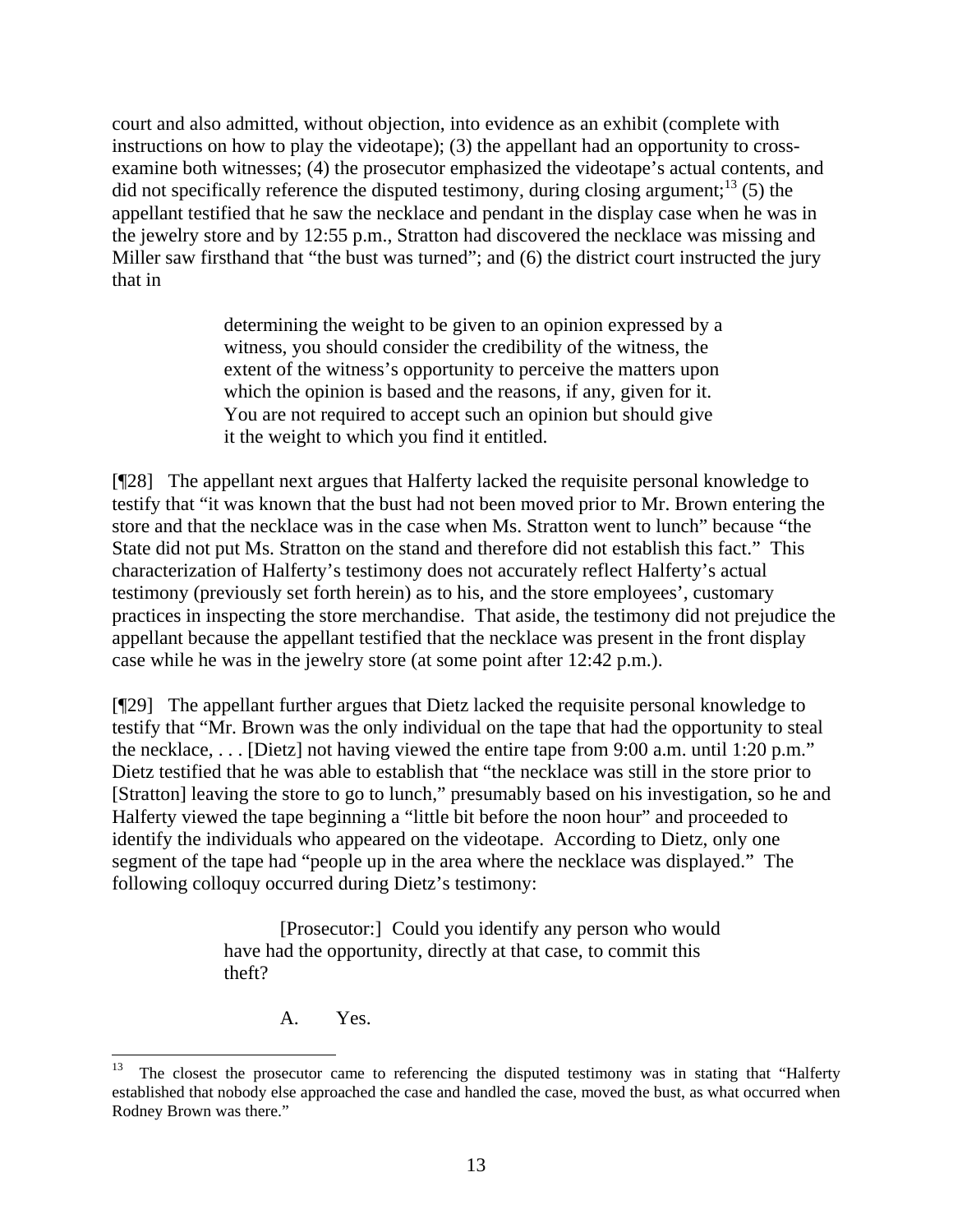Q. How many people could you identify that had that opportunity?

A. One.

Q. And, in fact, have you reviewed this tape?

A. Yes.

. . .

Q. . . . So you and Mr. Halferty were able to narrow it down to this hour and this particular individual; is that true?

A. Correct.

. . .

[The appellant's trial attorney:] And these videotapes, you reviewed the entire day of tapes?

A. No. There's sections well beyond the end and sections way in the beginning that we did not – we did not look at.

Q. Those sections that you didn't view, is that before the store was open?

A. I'm sorry?

Q. The ones you didn't view, in the beginning, is that before the store was open?

A. No. Actually, we didn't view from a time shortly before noon to earlier in the morning, because we knew that the necklace was there at that time. We were able to account for it up until the noon hour, when [Stratton] said she had seen it in the store window on her way out.

. . .

Q. You did not view the tapes from 10:00 on?

A. No, I did not.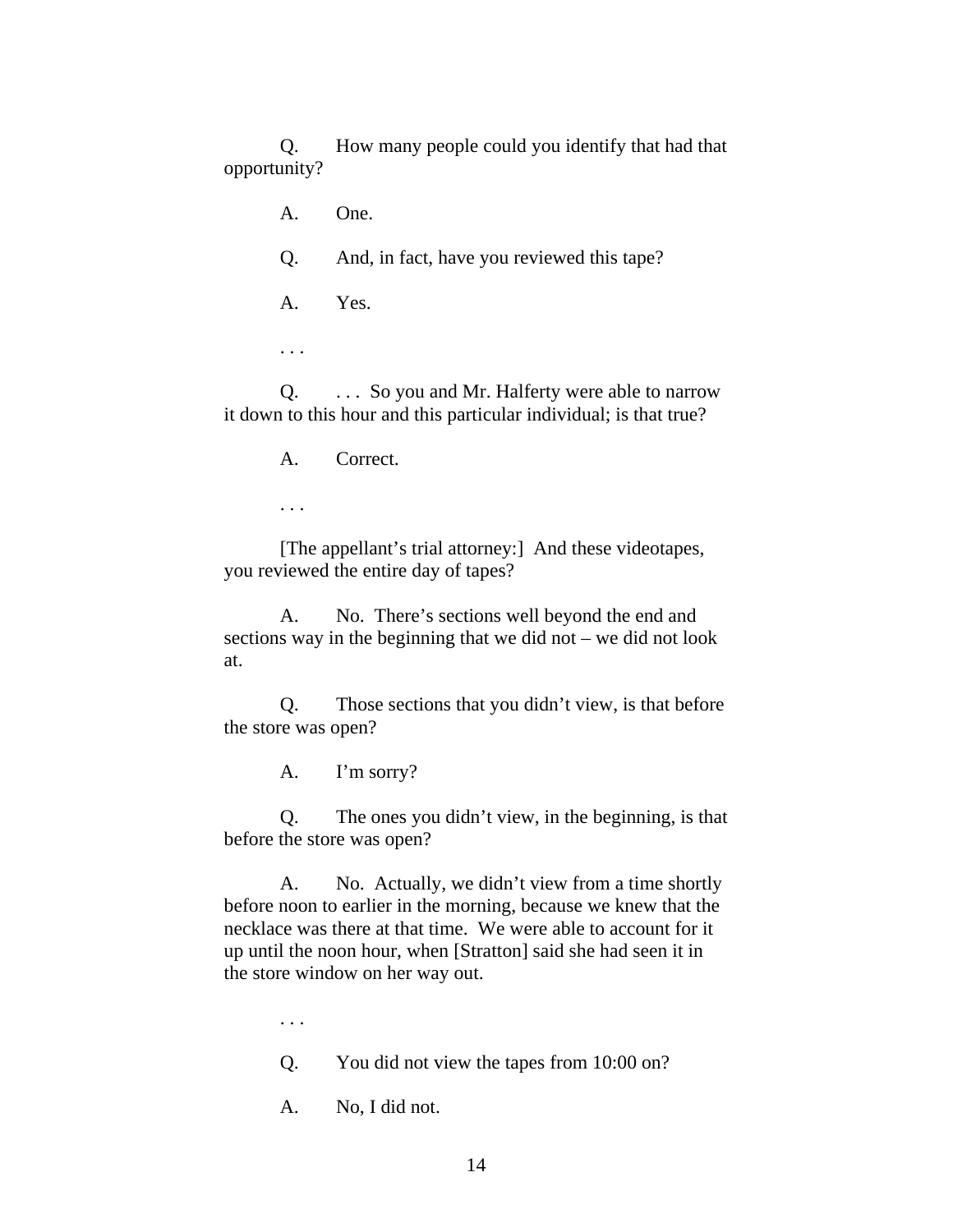. . .

[Prosecutor:] Were some of the earlier portions of the tape run through by you and Mr. Halferty?

A. Yes.

Q. 10:00 to 12:00, there was a quick run-through; but there was nothing; is that right?

A. That's correct.

Q. You didn't do them in detail like you did the other parts, did you?

A. No.

Q. Did you see anything in that quick review that caused you any concern?

A. No. You could see maybe a couple people coming in and out of the store, but nothing like this. They would all come back to the counter.

Q. So when we talk about your review, there was a quicker review you did of earlier in the morning, more detailed review later; is that correct?

A. Correct.

Q. I was misunderstanding you.

Did you see anything in the quick review that made you suspicious in any way?

A. No.

[¶30] The appellant's argument relies only on a selected portion of Dietz's testimony and ignores the detective's later attempt to clarify his testimony as to what portions of the videotape he reviewed and whether anyone else appeared to have an opportunity to steal the necklace. Further, the videotape was admitted into evidence as an exhibit, at the jury's disposal, and, as the prosecutor stated during his closing argument, the jury was free to "go through the whole film . . . and confirm whether Mr. Halferty and Mr. Dietz were accurate when they told you that there was nobody else that was there."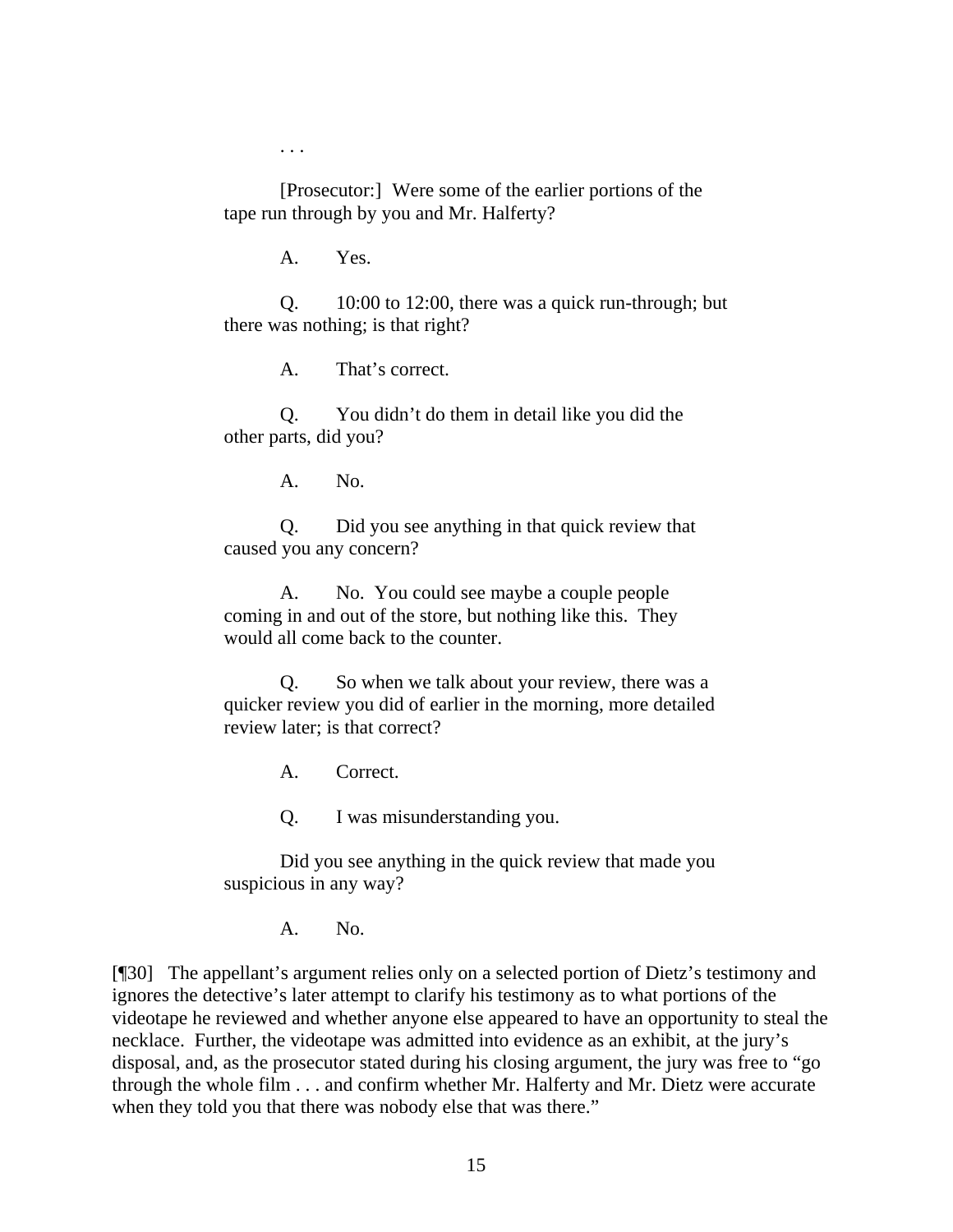[¶31] The appellant also asserts that portions of Miller's testimony were not properly based on her personal knowledge. The pertinent portions of Miller's testimony follow:

> [Prosecutor:] Now, that day, after you put the [necklace] in the front case, did anybody express an interest in the item, that you're aware of, that day?

> > A. Not that I'm aware of.

Q. Do you have any reason to believe it had been disturbed in any way prior to lunchtime?

A. No.

. . .

Q. Is there a custom or habit of the employees of checking those front cases when they leave?

A. We look at everything when we're in there. We – we're so familiar with the items that, for a case to be opened slightly or something slightly out of line from the way we set it out, it's noticeable.

Q. Okay. Something you would notice immediately?

A. Yes.

This testimony was improper, according to the appellant, because: (1) Miller's awareness of customer interest in the necklace and pendant did not "definitely" mean that another customer had not in fact expressed an interest in the jewelry; (2) Miller's "belief" that the necklace and pendant had not been disturbed prior to lunchtime was not based on "definite facts and knowledge"; and (3) Miller did not testify that she or Stratton personally checked the front display case, or knew that any other employee did so, prior to the appellant's arrival at the store or immediately after his departure.

[¶32] Contrary to the appellant's argument, Miller's testimony was limited, by the phrasing of the questions asked, to her personal knowledge of the circumstances. The appellant's argument as to the extent of the potential inferences that might be based on that testimony pertains to the weight to be given the testimony, not Miller's personal knowledge. Further, the appellant has not established that this testimony materially prejudiced him. He asserts that the testimony "obviously" prejudiced him because it "was crucial to the State's case that the jury believe that the bust and necklace were undisturbed prior to [the appellant] entering